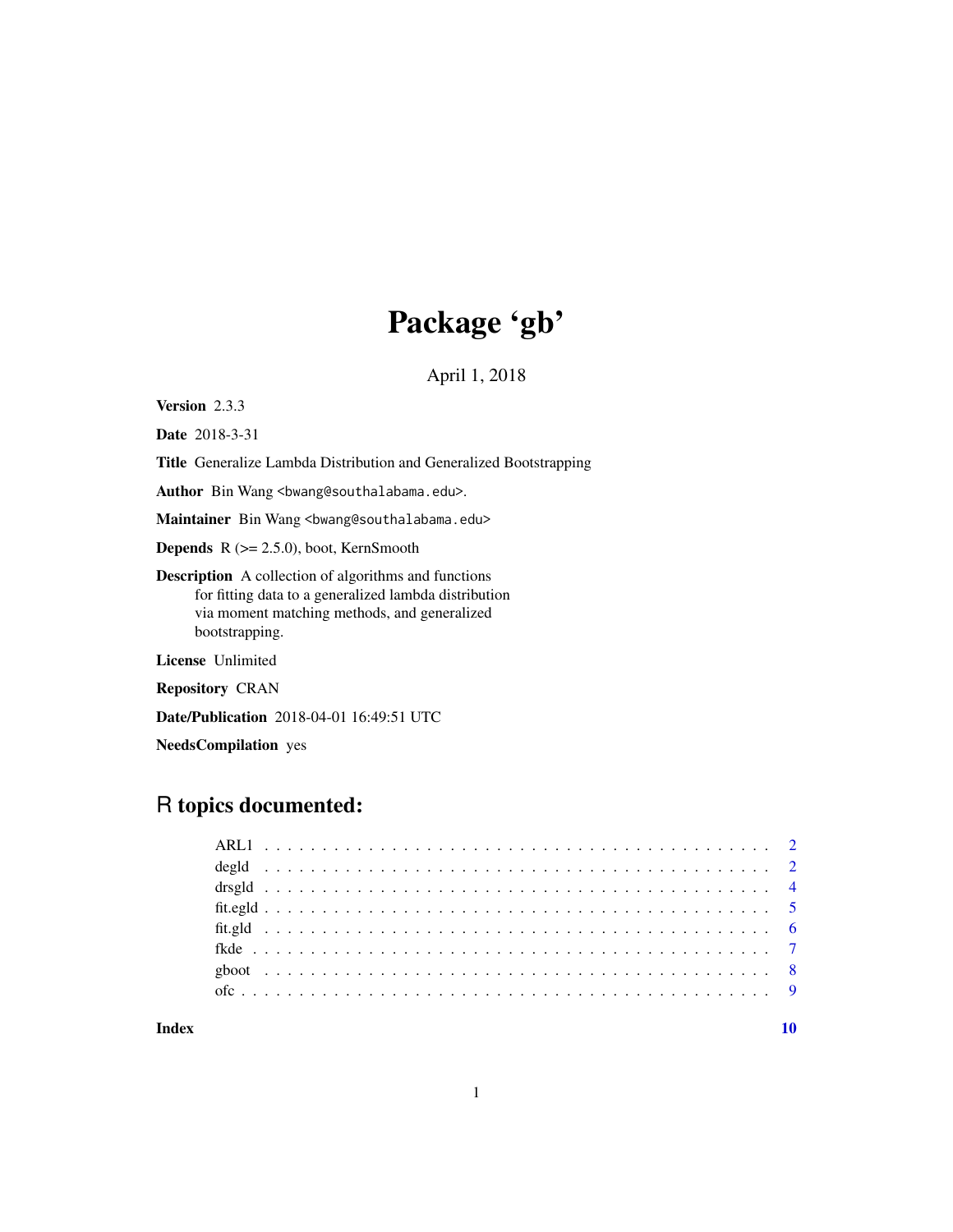#### <span id="page-1-0"></span>Description

Compute average run length for control chart.

### Usage

```
ARL1(x,K,pm1,pI1)
ARL0(x,ARL0=370,gridsize=20)
```
#### Arguments

| X        | An R object generate using kde function from package ks. |
|----------|----------------------------------------------------------|
| К        | a vector of the levels                                   |
| ARL0     | in-control average run length                            |
| pm1,pI1  | out-of-control parameters for the control chart.         |
| gridsize | Gridsize of countour levels to search for ARL.           |

#### Author(s)

B. Wang <br/>bwang@southalabama.edu>

#### References

Yang, S.F. and Wang, B. "Using A Kernel Control Region to Monitor Both the Process Location and Dispersion".

<span id="page-1-2"></span>degld *Basic functions for RS-GLD*

#### <span id="page-1-1"></span>Description

To compute the density, distribution, quantile, and to generate random sample for RS-GLD.

#### Usage

```
## Default S3 method:
degld(x,lambda)
pegld(x,lambda)
qegld(p,lambda)
regld(n,lambda)
```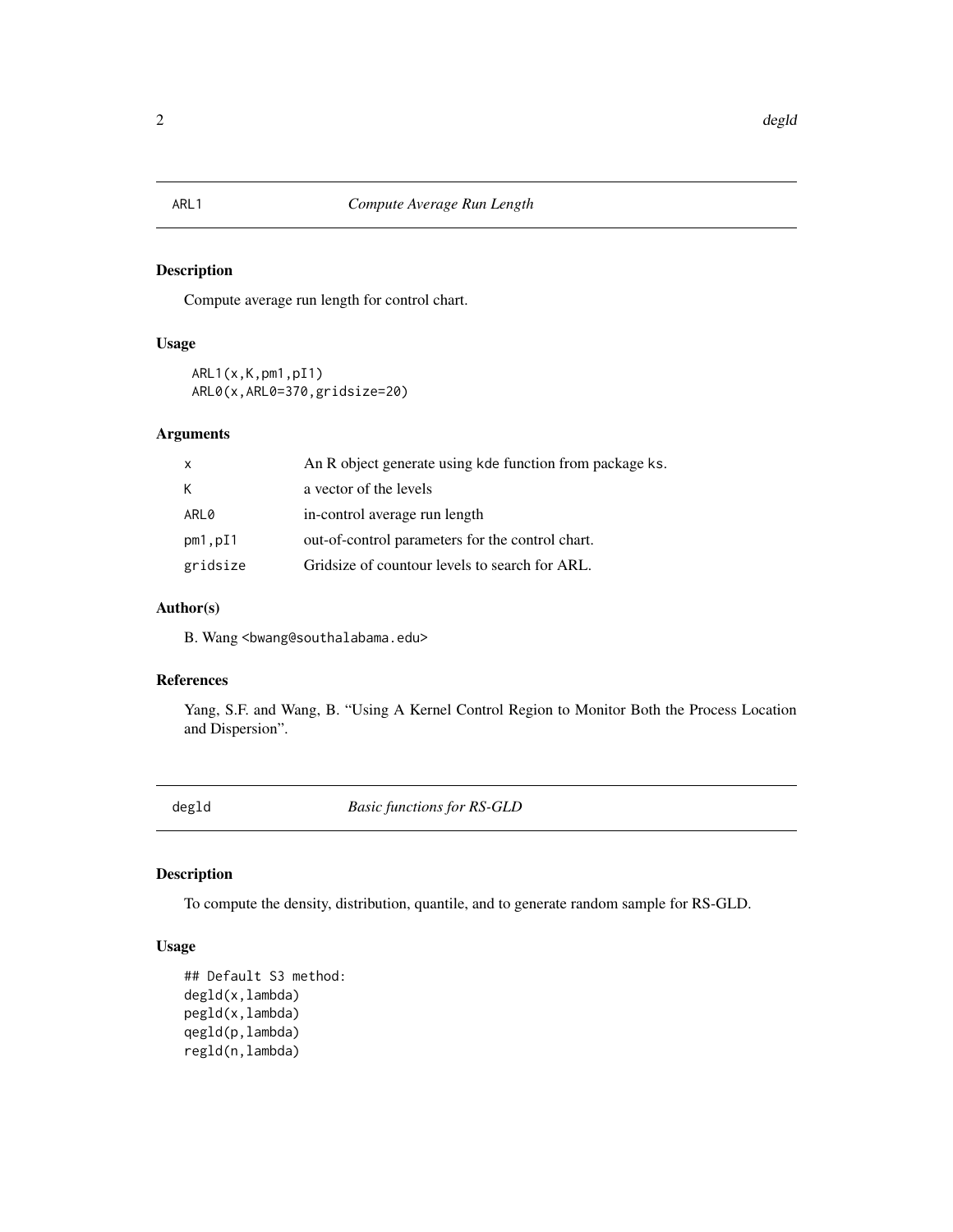#### <span id="page-2-0"></span>degld 3

#### Arguments

| $\mathsf{X}$ | a numeric value or a vector.                |
|--------------|---------------------------------------------|
| p            | a probability or a vector of probabilities. |
|              | sample size.                                |
| lambda       | a vector of four parameters for RS-GLD.     |

#### Author(s)

B. Wang <br/>bwang@jaguar1.usouthal.edu>

#### References

Karian, Z.A., Dudewicz, E.J., McDonald, P., 1996. The Extended Generalized Lambda Distribution System for Fitting Distributions to Data: history,completion of theory, tables, applications, the "final word" on moment fits, *Comm. in Statist.- Simul. \& Comput.* 25(3), 611-642.

Karian, Z.A., Dudewicz, E.J., 2000. *Fitting Statistical Distributions: The Generalized Lambda Distribution and Generalized Bootstrap Methods*, Chapman and Hall/CRC.

#### See Also

[fit.egld](#page-4-1), [qrsgld](#page-3-1),[prsgld](#page-3-1), [rrsgld](#page-3-1),[drsgld](#page-3-2).

#### Examples

```
lambdas = c(2, 4, 3, 4)shape=3;scale=4
x0 = \text{rbeta}(5, \text{shape}, \text{scale})x1 = x0*1ambdas[2]+1ambdas[1]
qegld(c(0,.1,.5,.7,1),lambdas)
qbeta(c(0,.1,.5,.7,1),shape,scale)*lambdas[2]+lambdas[1]
pegld(x1,lambdas)
pbeta(x0,shape,scale)
degld(x1,lambdas)
dbeta(x0,shape,scale)/lambdas[2]
x0 = sort(rbeta(1000,shape,scale))
y = x0*1ambdas[2]+1ambdas[1]
plot(dbeta(x0,shape,scale)/lambdas[2]~y,type='l')
lines(degld(y,lambdas)~y,lty=2,col=2)
lines(density(y),col=4,lty=3)
```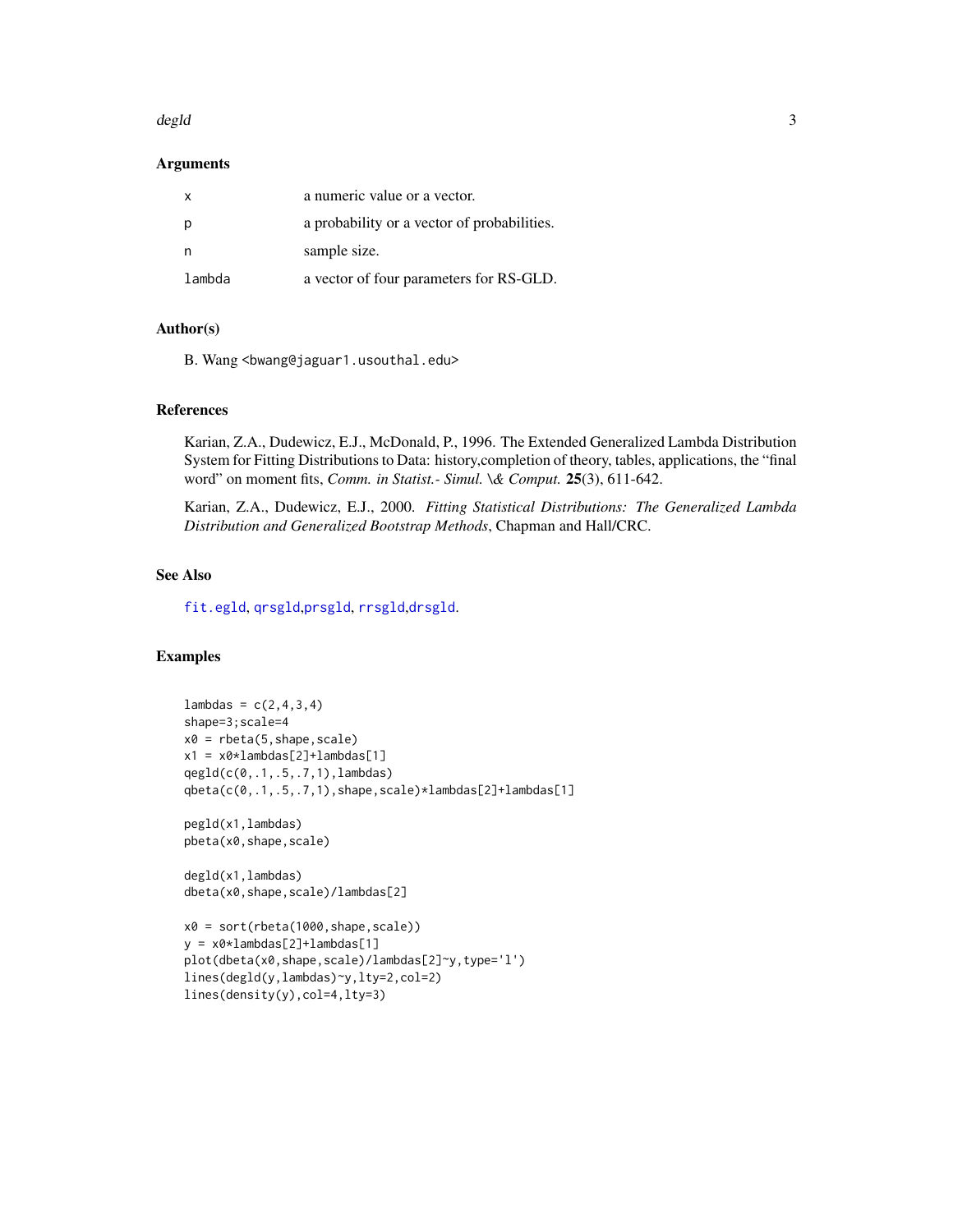<span id="page-3-2"></span><span id="page-3-0"></span>

#### <span id="page-3-1"></span>Description

To compute the density, distribution, quantile, and to generate random sample for RS-GLD.

#### Usage

```
## Default S3 method:
drsgld(x,lambda)
prsgld(x,lambda)
qrsgld(p,lambda)
rrsgld(n,lambda)
```
#### Arguments

| X      | a numeric value or a vector.                |
|--------|---------------------------------------------|
| p      | a probability or a vector of probabilities. |
| n      | sample size.                                |
| lambda | a vector of four parameters for RS-GLD.     |

#### Author(s)

B. Wang <bwang@jaguar1.usouthal.edu>

#### References

Karian, Z.A., Dudewicz, E.J., McDonald, P., 1996. The Extended Generalized Lambda Distribution System for Fitting Distributions to Data: history,completion of theory, tables, applications, the "final word" on moment fits, *Comm. in Statist.- Simul. \& Comput.* 25(3), 611-642.

Karian, Z.A., Dudewicz, E.J., 2000. *Fitting Statistical Distributions: The Generalized Lambda Distribution and Generalized Bootstrap Methods*, Chapman and Hall/CRC.

#### See Also

[fit.gld](#page-5-1), [qegld](#page-1-1),[pegld](#page-1-1), [regld](#page-1-1),[degld](#page-1-2).

#### Examples

```
lambdas = c(0, 0.1975, 0.1349,0.1349)
qrsgld(c(0,.1,.5,.7,1),lambdas)
prsgld(c(-10,0,1,3,20),lambdas)
drsgld(c(-10,0,1,3,20),lambdas)
x = sort(rrsgld(100,lambda)plot(dnorm(x)~x,type='l')
```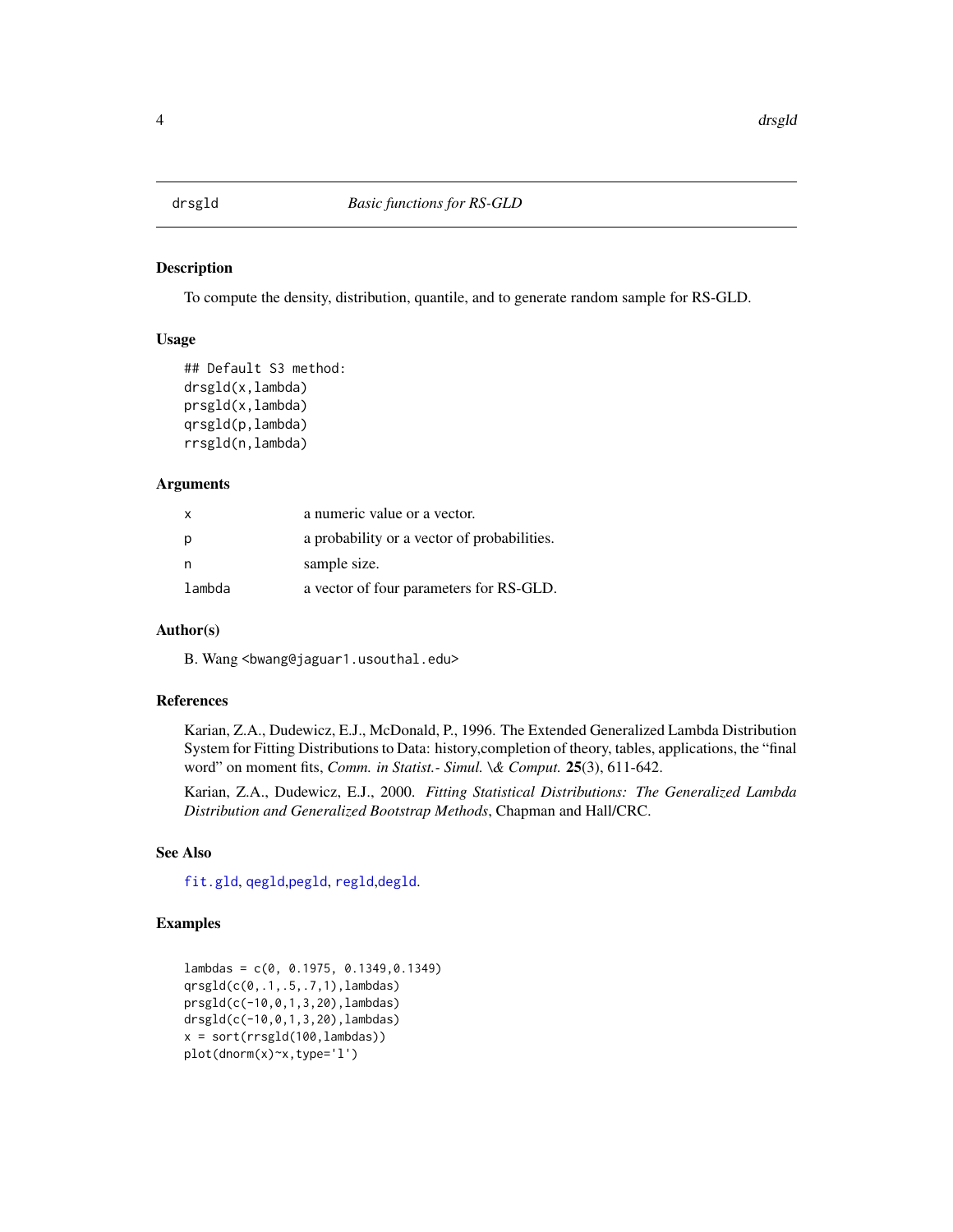#### <span id="page-4-0"></span>fit.egld 5

```
lines(drsgld(x,lambdas)~x,lty=2,col=2)
lines(density(x),col=4,lty=3)
```
<span id="page-4-1"></span>fit.egld *Fit Extended Generalized Lambda Distribution (EGLD/GBD)*

#### Description

To fit a EGLD or generalize beta distribution with the maximum likelihood methods.

#### Usage

fit.egld(x,xmin=NULL,xmax=NULL)

#### Arguments

| X.   | A sample. 'NA' values will be automatically removed.           |
|------|----------------------------------------------------------------|
| xmin | The lower limit of the underlying distribution. Default: NULL. |
| xmax | The upper limit of the underlying distribution. Default: NULL. |

#### Author(s)

B. Wang <br/>bwang@jaguar1.usouthal.edu>

#### References

Karian, Z.A., Dudewicz, E.J., McDonald, P., 1996. The Extended Generalized Lambda Distribution System for Fitting Distributions to Data: history,completion of theory, tables, applications, the "final word" on moment fits, *Comm. in Statist.- Simul. \& Comput.* 25(3), 611-642.

Karian, Z.A., Dudewicz, E.J., 2000. *Fitting Statistical Distributions: The Generalized Lambda Distribution and Generalized Bootstrap Methods*, Chapman and Hall/CRC.

#### See Also

[fit.gld](#page-5-1), [qrsgld](#page-3-1),[prsgld](#page-3-1), [rrsgld](#page-3-1),[drsgld](#page-3-2).

#### Examples

```
b3=4;b4=4; b1=1;b2=5; # EGLD(b1,b2,b3,b4)
b1=0;b2=1; # equivalently beta(b3,b4)
b1=-3;b2=5;
xr = \text{rbeta}(100, b3, b4)x = xr * b2 + b1min(x); range(x)sum(dbeta(xr,b3,b4,1))
x0 = seq(min(x),max(x),length=100)
```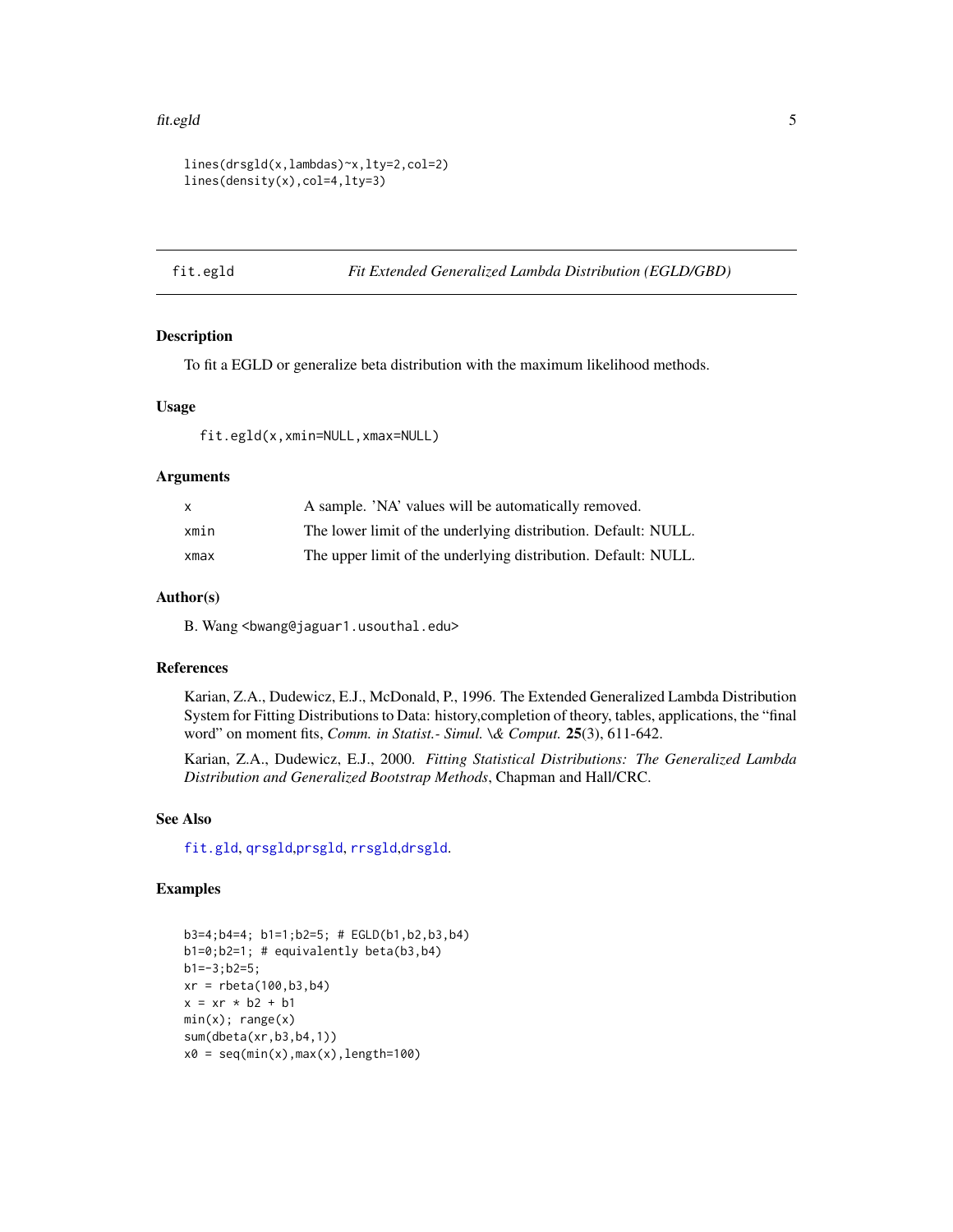```
x1 = (x0-b1)/b2plot(dbeta(x1,b3,b4)/b2~x0,type='l',lwd=2,col=2)
lines(density(x),lty=2, col=2)
## no prior information on min and max
(out = fit.egld(x))lines(out0,col=1)
## xmin known
(out = fit.equals(x, xmin=-3))lines(out1,col=3,lwd=2)
## xmax known
(out2 = fit.equals(x, xmax=2))lines(out2, col=4)
## both known
(out3 = fit.equals(x, xmin=-3, xmax=2))lines(out3, col=5)
```
<span id="page-5-1"></span>fit.gld *Fitting a Ramberg-Schmeiser-Tukey (RST) lambda distribution*

#### Description

To fit a Ramberg-Schmeiser-Tukey (RST) lambda distribution with the three moment-matching methods.

#### Usage

fit.gld(x,method='LMoM')

#### Arguments

| x.     | A sample of size at least 6. 'NA' values will be automatically removed.       |
|--------|-------------------------------------------------------------------------------|
| method | Choose GLD fitting method. Default: 'LMoM'. Other options: 'MoM'- method      |
|        | of moments; "MoP", method of percentiles; "LMoM", method of L-moments.        |
|        | best' chooses the best fit from the above three methods, which takes a while. |

#### Author(s)

B. Wang <br/>bwang@jaguar1.usouthal.edu>

#### References

Karian, Z.A., Dudewicz, E.J., McDonald, P., 1996. The Extended Generalized Lambda Distribution System for Fitting Distributions to Data: history,completion of theory, tables, applications, the "final word" on moment fits, *Comm. in Statist.- Simul. \& Comput.* 25(3), 611-642.

Karian, Z.A., Dudewicz, E.J., 2000. *Fitting Statistical Distributions: The Generalized Lambda Distribution and Generalized Bootstrap Methods*, Chapman and Hall/CRC.

<span id="page-5-0"></span>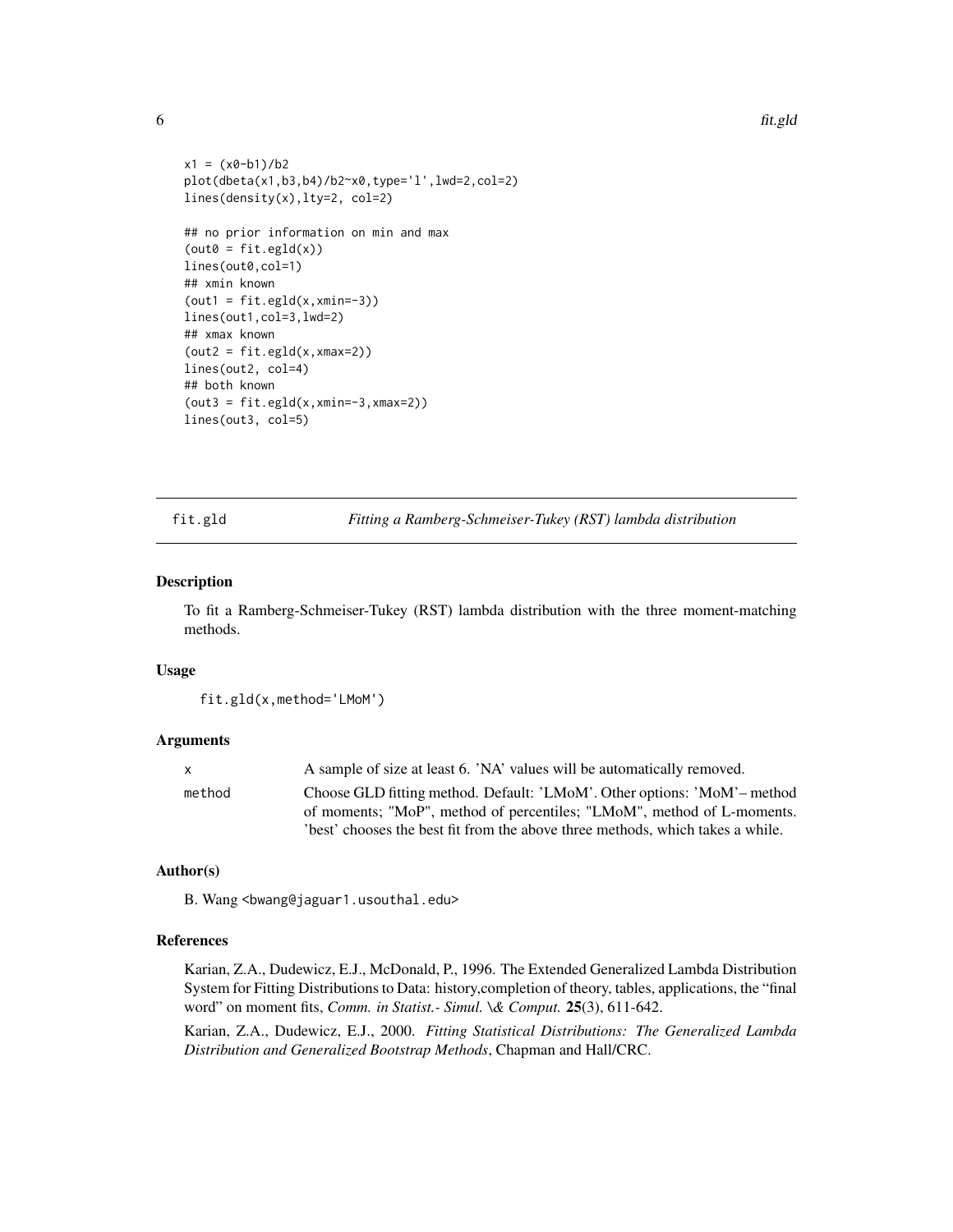<span id="page-6-0"></span>fkde te beste beste beste beste beste beste beste beste beste beste beste beste beste beste beste beste beste

### See Also

[fit.egld](#page-4-1), [qrsgld](#page-3-1),[prsgld](#page-3-1), [rrsgld](#page-3-1),[drsgld](#page-3-2).

#### Examples

```
mu = 34.5; sig=1.5
y = rnorm(1000,mu,sig)
x = round(y) ### rounding errors
x0 = seq(min(y),max(y),length=100)f0 = \text{dnorm}(x0, mu, sig)plot(f0~x0,type='l')
lines(density(y),col=4)
## fit with method of moments
(out = fit.gld(x, method='MoM'))lines(out1,col=2)
## Method of percentile
(out2 = fit.gld(x, method='mop'))lines(out2, col=3)
## Method of L-moments
(out3 = fit.gld(x, method='lmom'))lines(out3, col=5)
## Fitting EGLD
(out = fit.equals(x))lines(out0,col=6)
legend(max(x0), max(f0), xjust=1,yjust=1,
  legend=c("true","kde","MoM","MoP","LMoM","egld"),
  lty=c(1,1,1,1,1,1),
  col=c(1,4,2,3,5,6))
```
fkde *Estimate Asymptotic Joint Distribution of EWMA variables*

#### Description

Estimate Asymptotic Joint Distribution of EWMA variables for control chart.

#### Usage

```
fkde(n=5, pm0=0.5, pI0=0.2, lambda=0.05,
    gridsize=100,B=10000,T=10000)
```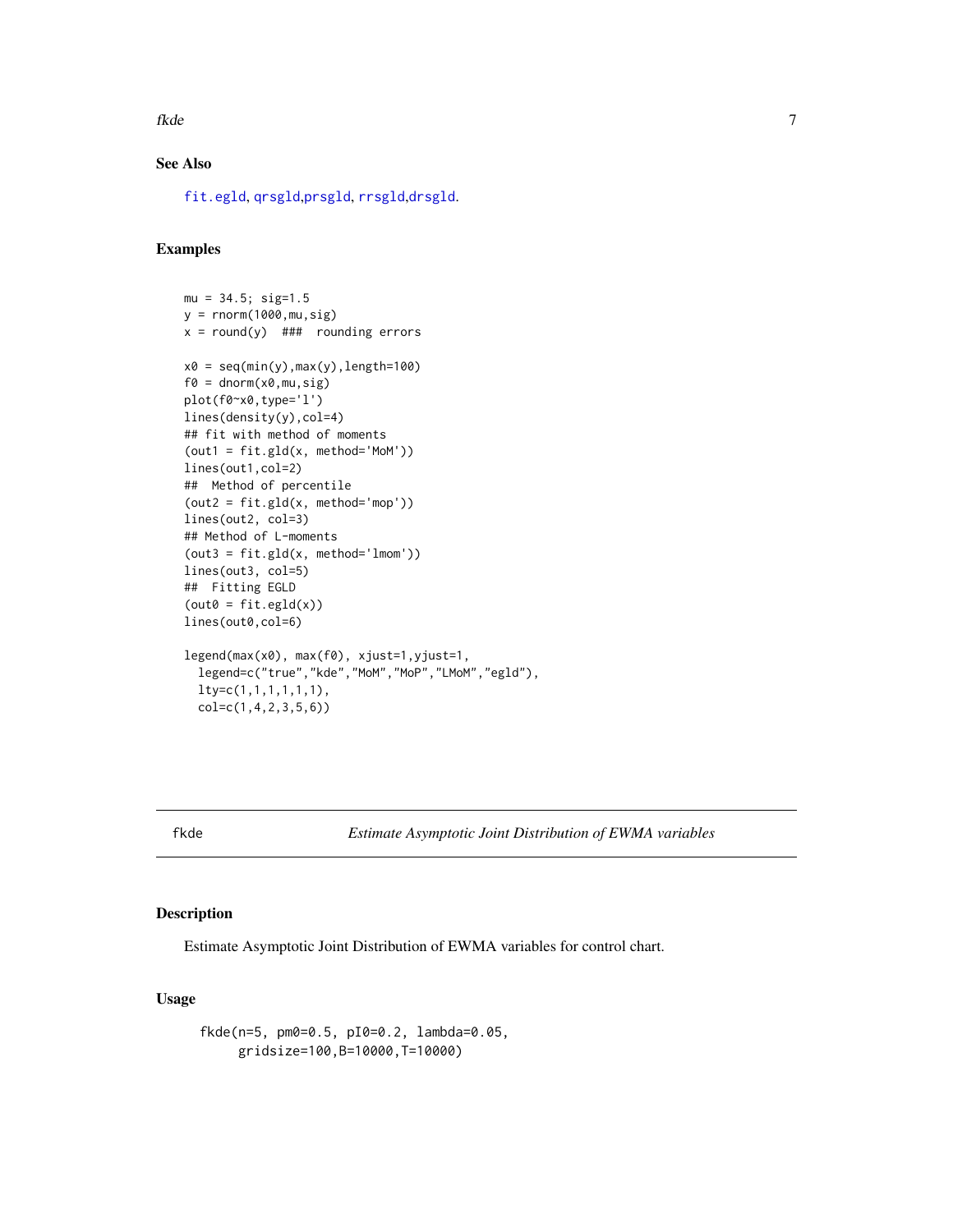<span id="page-7-0"></span>8 gboot and the second state of the second state of the second state  $g$  boot  $g$ 

#### Arguments

| n        | sample size.                                                                               |
|----------|--------------------------------------------------------------------------------------------|
| lambda   | a parameter to compute EWMA                                                                |
| pm0,pI0  | in-control parameters for the control chart.                                               |
| gridsize | grid size to evalue the joint PDF values                                                   |
| B.T      | iteration times and maximum time of t to generate random samples for density<br>estimation |

#### Author(s)

B. Wang <br/>bwang@southalabama.edu>

#### References

Yang, S.F. and Wang, B. "Using A Kernel Control Region to Monitor Both the Process Location and Dispersion".

gboot *Generalized bootstrapping*

#### Description

Generalized bootstrapping

#### Usage

```
gboot(x,gldobj,statistic,...)
```
#### Arguments

| X         | A random sample.                                                                             |
|-----------|----------------------------------------------------------------------------------------------|
| gldobj    | Either an object fitting a GLD or EGLD to data 'x'.                                          |
| statistic | User defined function to resample from 'x'. 'fun' could be parametric or non-<br>parametric. |
| .         | Controls                                                                                     |

#### References

Wang, B., Mishra, S.N., Mulekar, M., Mishra, N.S., Huang, K., (2010). Generalized Bootstrap Confidence Intervals for High Quantiles, In: *Karian ZA, Dudewicz, EJ eds. The Handbook on Fitting Statistical Distributions with R*. CRC Press. 2010: 877-913.

Wang, B., Mishra, S.N., Mulekar, M., Mishra, N.S., Huang, K., (2010). Comparison of bootstrap and generalized bootstrap methods for estimating high quantiles, *Journal of Statistical Planning and Inferences*, 140. 2926-2935. DOI: 10.1016/j.jspi.2010.03.016.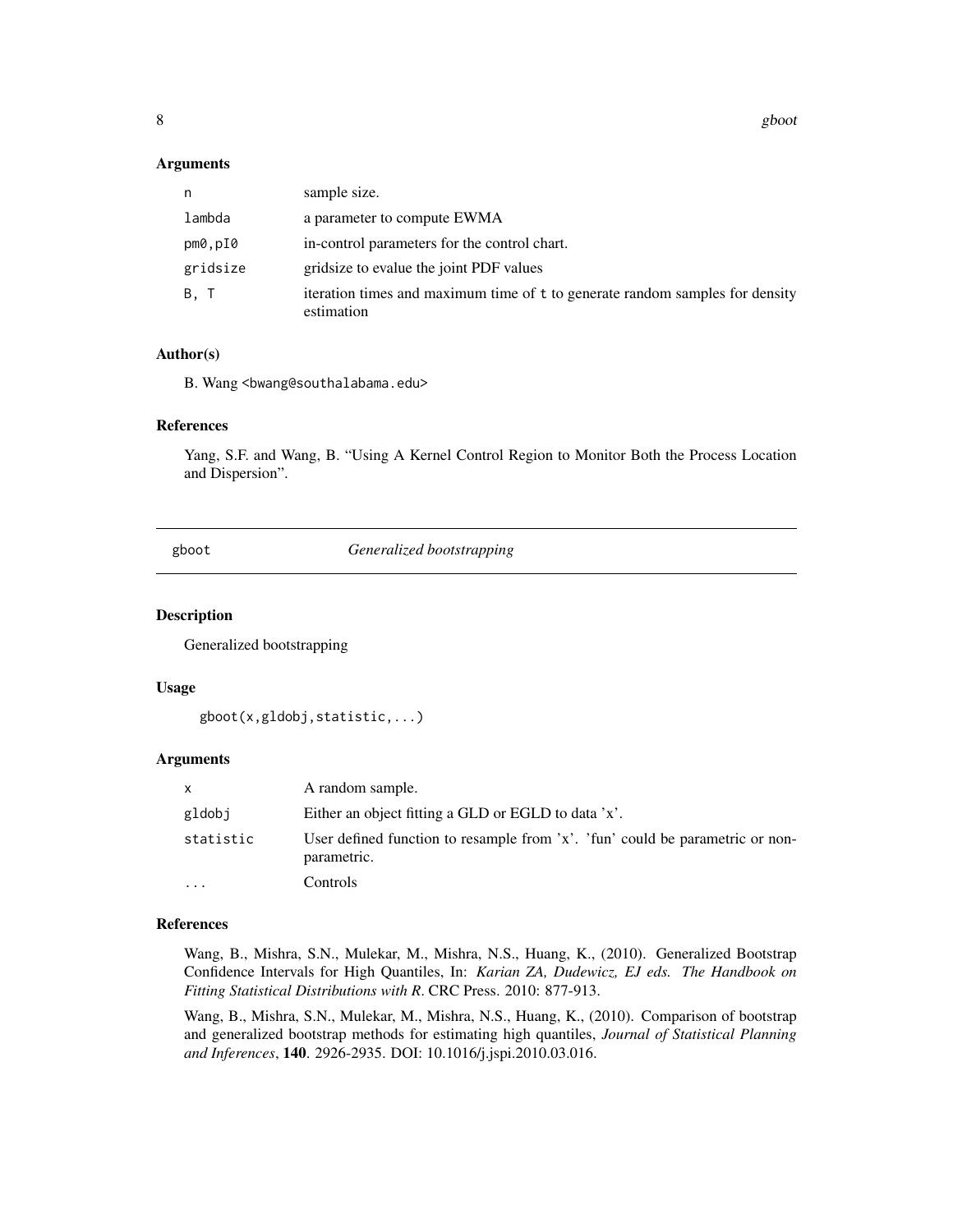Karian, Z.A., Dudewicz, E.J., McDonald, P., 1996. The Extended Generalized Lambda Distribution System for Fitting Distributions to Data: history,completion of theory, tables, applications, the "final word" on moment fits, *Comm. in Statist.- Simul. \& Comput.* 25(3), 611-642.

Karian, Z.A., Dudewicz, E.J., 2000. *Fitting Statistical Distributions: The Generalized Lambda Distribution and Generalized Bootstrap Methods*, Chapman and Hall/CRC.

Dudewicz, E.J., 1992. The Generalized Bootstrap, Bootstrapping and Related Techniques, In: K.H., G. Rothe, W. Sendler, eds., V. 376 of *Lecture Notes in Economics and Mathematical Systems*, Springer-Verlag, Berlin, 31-37.

#### Examples

```
data(ofc)
X = ofc$x0
Ta = function(x) mean(x<31)
gld0 = fit.gld(X)(out = gboot(X,gld0,statistic=Ta,R=100))
gld1 = fit.egld(X)(out = gboot(X,gld1,statistic=Ta,R=100))
```
ofc *OFC data*

#### Description

Simulated head size data of new borns.

#### Usage

data(ofc)

#### Format

A data frame with 1000 observations on 2 variables.

| xØ | numeric | Original OFC values               |
|----|---------|-----------------------------------|
|    | numeric | OFC values rounded to centimeters |

#### References

Wang, CSDA and JSS papers.

<span id="page-8-0"></span> $\int$  9